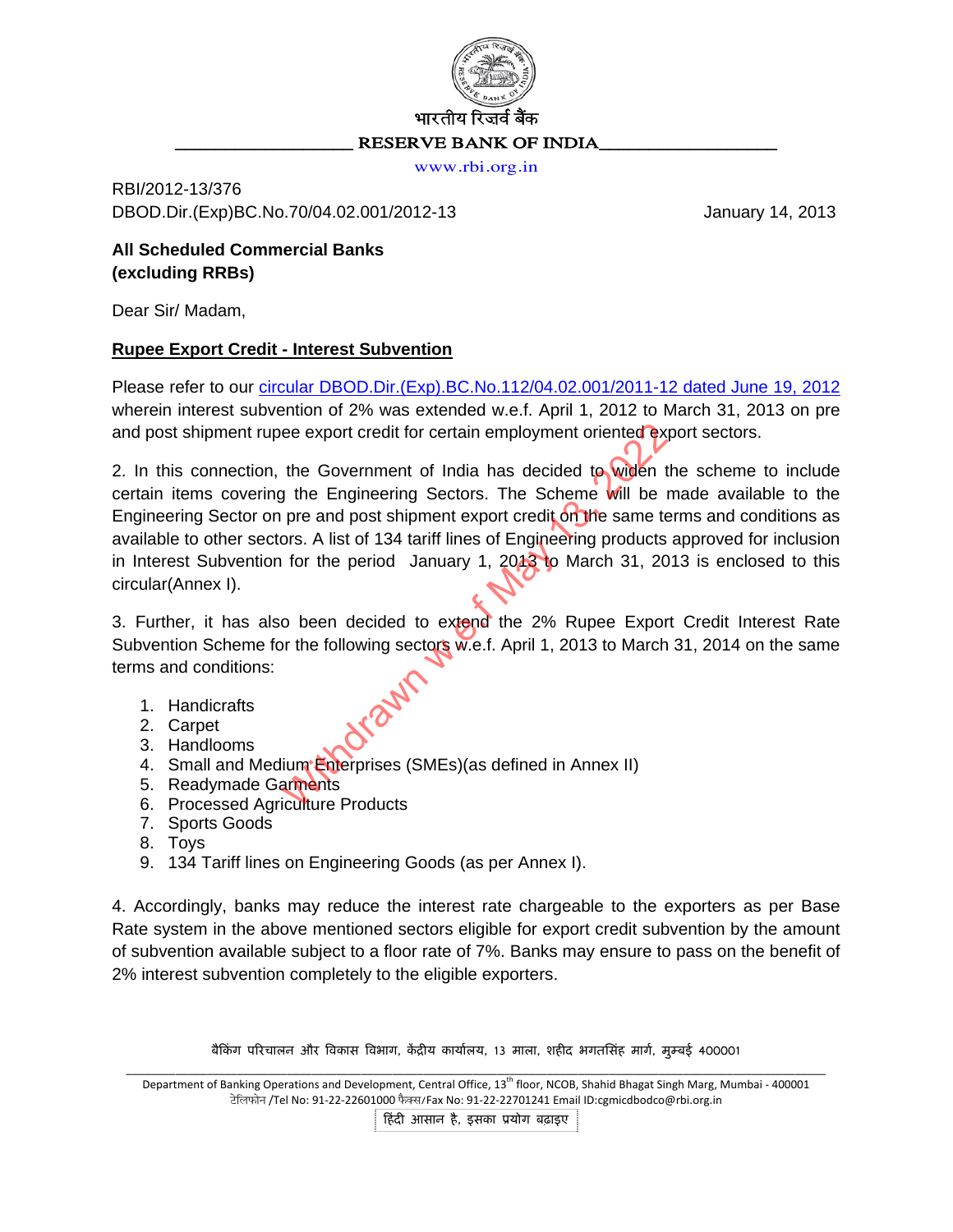5. A directive No. DBOD.Dir.(Exp).BC.No.69/04.02.01/2012-13 dated January 14, 2013 issued in this regard is enclosed.

- 6. The procedure for claiming subvention is as follows:
	- i) The amount of subvention would be reimbursed on the basis of claim submitted as at the end of respective quarters in the format enclosed.
	- ii) The amount of subvention will be calculated on the amount of export credit from the date of disbursement
		- a. up to the date of repayment; or
		- b. up to the date beyond which the outstanding export credit becomes overdue.
	- iii) The claims should be accompanied by an External Auditor's Certificate certifying that the claims for subvention of Rs…………….for the respective quarter is true and correct. Settlement of the claim will be done only on receipt of this certificate.
	- iv) Claims may be submitted in the format given in Annex III to the Chief General Manager-in-Charge, Department of Banking Operations and Development, Reserve Bank of India, Central Office, 13<sup>th</sup> floor, Shahid Bhagat Singh Marg, Fort, Mumbai -400001.
	- v) In case no interest subvention is paid for any quarter/s, a NIL statement may be submitted. **Withdrawn w.e.**

Yours faithfully,

(Sudha Damodar) Chief General Manager

Encl: as above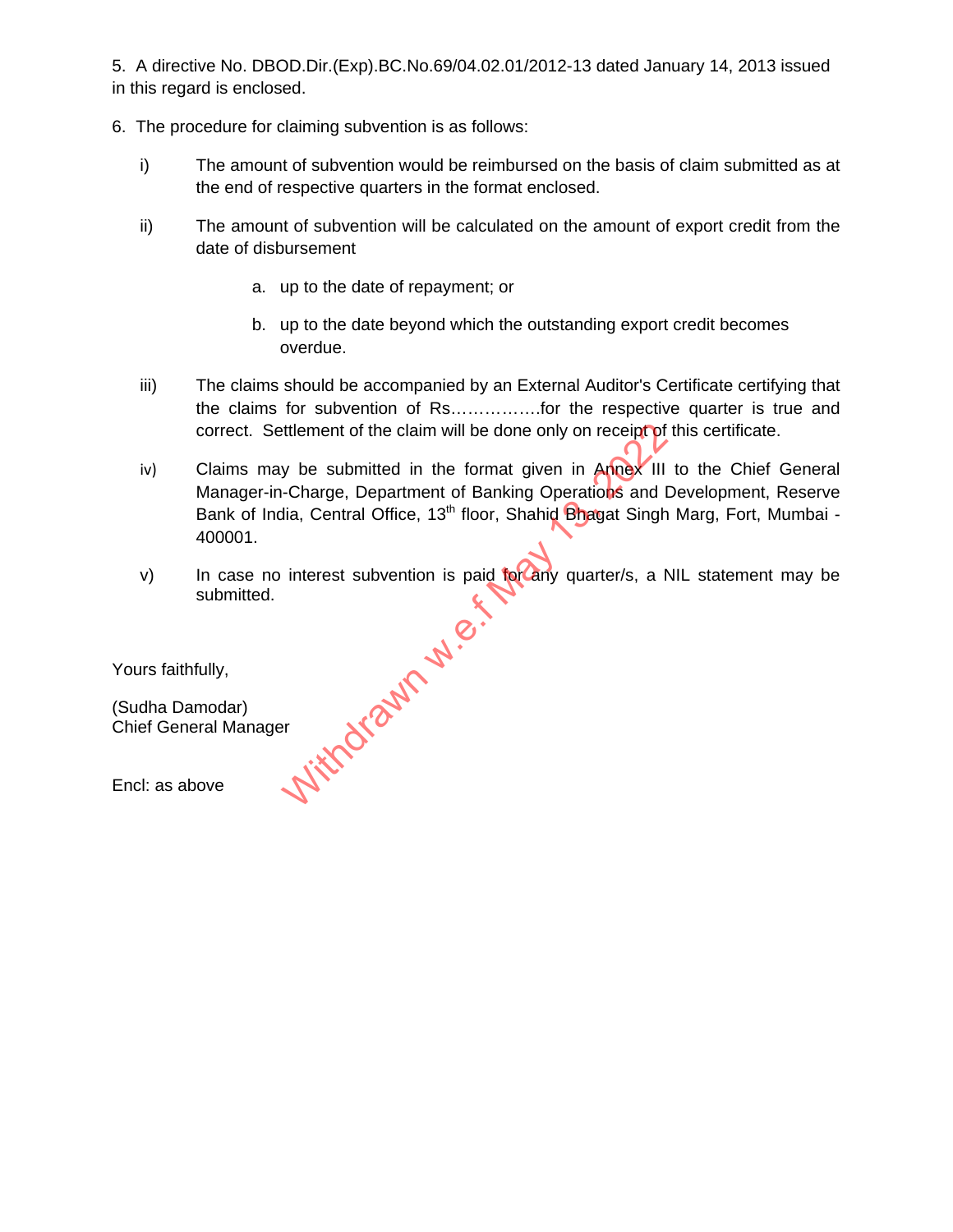|                | Tariff lines of engineering products approved for inclusion for interest subvention |                                                                                                                                          |  |
|----------------|-------------------------------------------------------------------------------------|------------------------------------------------------------------------------------------------------------------------------------------|--|
| SI.<br>No.     | ITC(HS)                                                                             | <b>Description</b>                                                                                                                       |  |
| $\mathbf{1}$   | 7301                                                                                | SHEET PILING OF IRON OR STEEL, WHETHER OR NOT DRILLED, PUNCHED<br>OR MADE FROM ASSEMBLED ELEMENTS; WELDED ANGLES, SHAPES                 |  |
| 2              | 7309                                                                                | RESERVRS & CONTAINRS FR ANY MATRL(OTHR THNCMPRSD/LIQD<br>GAS) OF IRN/STL-CAPCTY>300 LTR NOT FITD WITH MECHNCL/THERMAL<br><b>EQUIPMEN</b> |  |
| 3              | 7310                                                                                | TANKS, DRUMS ETC & SMLR CONTNRS FOR MATERLS (OTHR THN<br>CMPRSD/LQFD GAS)-CAPCTY<=300LTRNOT FITTED WTH MECHNCL OR<br><b>THERML EQ</b>    |  |
| $\overline{4}$ | 7311                                                                                | CONTAINERS FOR COMPRESSED OR LIQUEFIED GAS, OF IRON OR STEEL                                                                             |  |
| 5              | 7314                                                                                | CLOTH (INCLUDING ENDLESS BANDS), GRILL, NETTING AND FENCING, OF<br>IRON OR STEEL WIRE; EXPANDED METAL OF                                 |  |
| 6              | 7315                                                                                | CHAIN AND PARTS THEREOF, OF IRON OR STEEL                                                                                                |  |
| $\overline{7}$ | 7316                                                                                | ANCHORS, GRAPNELS AND PARTS THEREOF, OF IRON OR STEEL                                                                                    |  |
| 8              | 7317                                                                                | NAILS, TACKS, DRAWING PINS, CORRUGATED NAILS,                                                                                            |  |
| 9              | 7318                                                                                | SCRWES, BOLTS, NUTS, COACHSCREWS, SCREW HOOKS<br>RIVETS.COTTERS,COTTER-PINS, WASHERS (INCL SPRING WASHERS) &<br>SMLR ARTICLES OF IRN/STL |  |
| 10             | 7319                                                                                | SEWNG, KNITING NEEDLS, BODKINS, CROCHET BOOKSETC.& SMLR ARTCLS<br>FOR USE IN HAND, OF IRN/ STL; SAFETY PINS & OTHR PINS NES/INCLU        |  |
| 11             | 7320                                                                                | SPRINGS AND LEAVES FOR SPRINGS, OF IRON OR STEEL                                                                                         |  |
| 12             | 7321                                                                                | STOVS, RANGS, GRATS, COOKRS, BARBECUS, BRAZIRS GAS-RINGS, PLATE<br>WARMRS & SMLR NON- ELECTRICDOMESTC APPLIANCES & ITS PRTS OF I         |  |
| 13             | 7322                                                                                | RADTRS FR CNTRL HTNG & ITS PRTS OF IRN/ STLAIR HTRS & HT AIR<br>DSTRBTRS NT ELCTRCLY HTD, INCORPRTNG MOTOR DRIVN FAN & ITS PR            |  |
| 14             | 7323                                                                                | TABLE KITCHN OR OTHR DOMESTIC ARTCLS & ITSPARTS OF IRN/STL;IRN<br>OR STL WOOL; SCOURERS OR POLISHNG PADS, GLOVS & LIKE OF                |  |
| 15             | 7324                                                                                | SANITARY WARE AND PARTS THEREOF, OF IRON OR STEEL                                                                                        |  |
| 16             | 7408                                                                                | <b>COPPER WIRE</b>                                                                                                                       |  |
| 17             | 7409                                                                                | COPPER PLATES, SHEETS AND STRIP, OF A THICKNESS EXCEEDING                                                                                |  |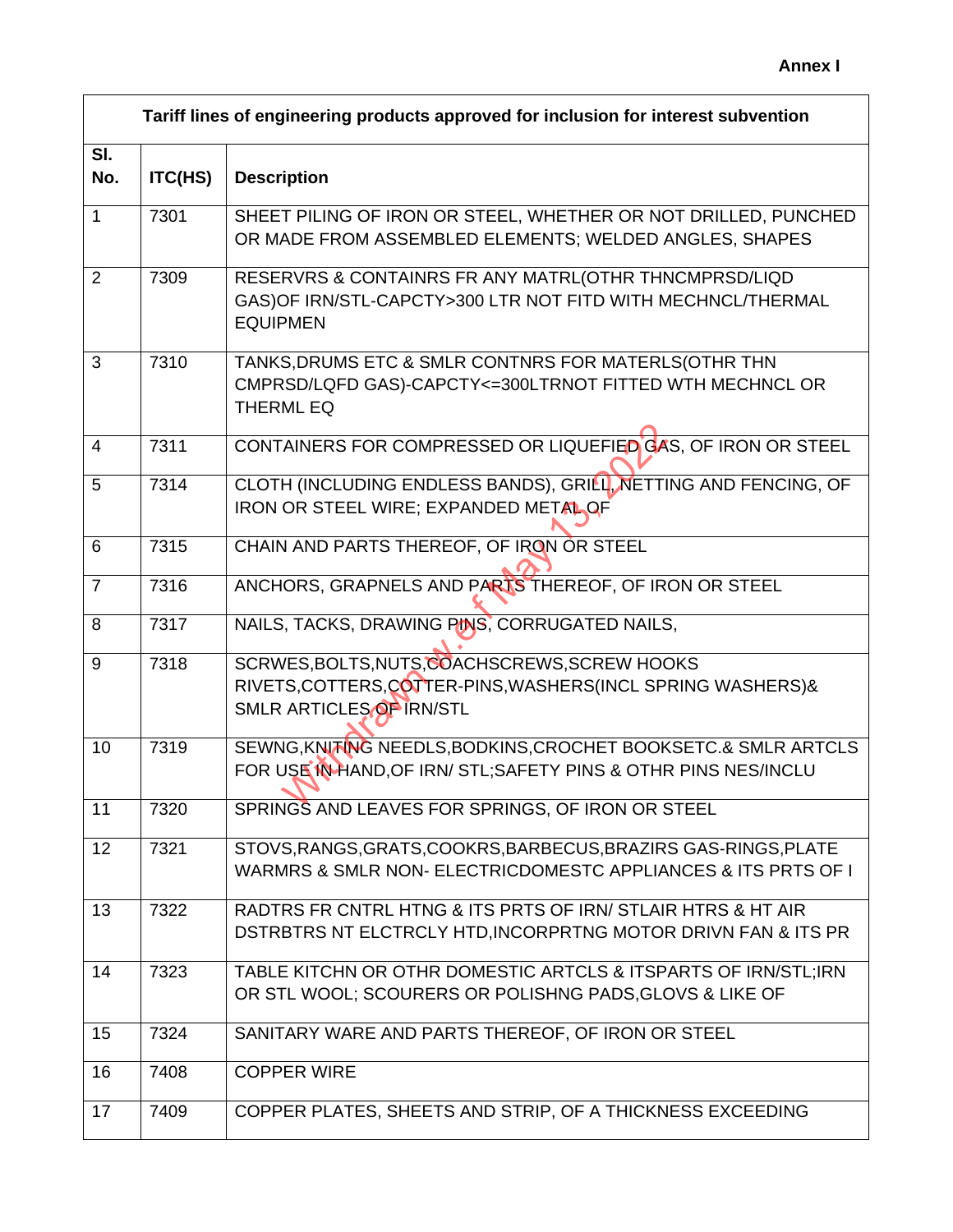|    |      | 0.12.5 MM                                                                                                                                      |  |  |  |
|----|------|------------------------------------------------------------------------------------------------------------------------------------------------|--|--|--|
| 18 | 7410 | COPPER FOIL(W/N PRINTD OR BACKD WTH PAPR, PAPRBORD, PLSTCS OR<br>SMLR BACKING MATERLS) OF A THICKNESS(EXCL BACKING)<=0.15 MM                   |  |  |  |
| 19 | 7411 | <b>COPPER TUBES AND PIPES</b>                                                                                                                  |  |  |  |
| 20 | 7412 | COPR TUBE/PIPE FITNG(CUPLNGS, ELBOWS, SLEVS)                                                                                                   |  |  |  |
| 21 | 7413 | STRANDED WIRE, CABLES, PLATED BANDS AND THE LIKE, OF COPPER,<br>NOT ELECTRICALLY INSULATED                                                     |  |  |  |
| 22 | 7415 | NAILS, TACKS, DRAWING PINS, STAPLES (OTHER THAN THOSE OF<br>HEADING 8305) AND SIMILAR ARTICLES, OF COPPER OR OF IRON OR<br><b>STEEL</b>        |  |  |  |
| 23 | 7418 | TABLE, KITCHEN OR OTHER HOUSEHOLD ARTICLES AND PARTS<br>THEREOF, OF COPPER; POT SCOURERS AND SCOURING OR POLISHING<br>PADS, G                  |  |  |  |
| 24 | 7419 | OTHER ARTICLES OF COPPER                                                                                                                       |  |  |  |
| 25 | 7607 | ALMNM FOIL(W/N PRNTD/BCKD WTH PAPR PAPRBOARD-PLSTCS ETC.)OF<br>THCKNS(EXCL ANY BCKNG)NT EXCDNG 0.2 MM                                          |  |  |  |
| 26 | 7611 | ALMNM RSVRS, TNKS, VATS ETC. FRANY MATRL (EXCL CMPRSSD GAS) OF<br>CPCTY>300L, W/N LND HT-INSLTD, BT NT FTD WTH MCHNL/THRML EQPMNT              |  |  |  |
| 27 | 7612 | ALMNM CSKS, DRMS, CANS ETC(INCL CLPSBL TBLR CONTNRS) FR ANY<br>MTRL(EXCL GAS), OF<=300L, W/ NW/N LIND BUT NT FTD WTH<br>MHCHNCL/THRML EQU      |  |  |  |
| 28 | 7613 | ALMNM CONTAINERS FOR COMPRESSED/LQFD GAS                                                                                                       |  |  |  |
| 29 | 7614 | STRANDED WIRE, CABLES, PLAITED BANDS AND THE LIKE, OF<br>ALUMINIUM, NOT ELECTRICALLY INSULATED                                                 |  |  |  |
| 30 | 7615 | TABL, KTCHN/OTHR HOUSLD ARTCLS & PRTS OF ALMNM, POT SCOURS &<br>SCOURNG/POLSHNG PADS GLOVS & TH LIKE, SNTRY WRE & PRTS OF<br><b>ALMNM</b>      |  |  |  |
| 31 | 8201 | HND TOOLS LIKE SPADES, SHOVELS, HOES, FORKS AXES & SIMLR SEWING<br>TOOLS SECATRS-ANY KINDKNIVES, HEDGE SHEARS ETC USD IN<br><b>AGR/FORSTRY</b> |  |  |  |
| 32 | 8202 | HND SAWS; BLDES FOR SAWS OF ALL KINDS (INCLD SLITNG SLOTNG OR<br><b>TOTHLES SAW BLADES</b>                                                     |  |  |  |
| 33 | 8203 | FILES, RASPS, PLIERS (INCLUDING CUTTING PLIERS), PINCERS,<br>TWEEZERS, METAL CUTTING SHEARS, PIPE-CUTTERS, BOLT CROPPERS                       |  |  |  |
| 34 | 8204 | HND OPRTED SPANERS & WRENCHS(INCLD TORQUE METER WRENCHS                                                                                        |  |  |  |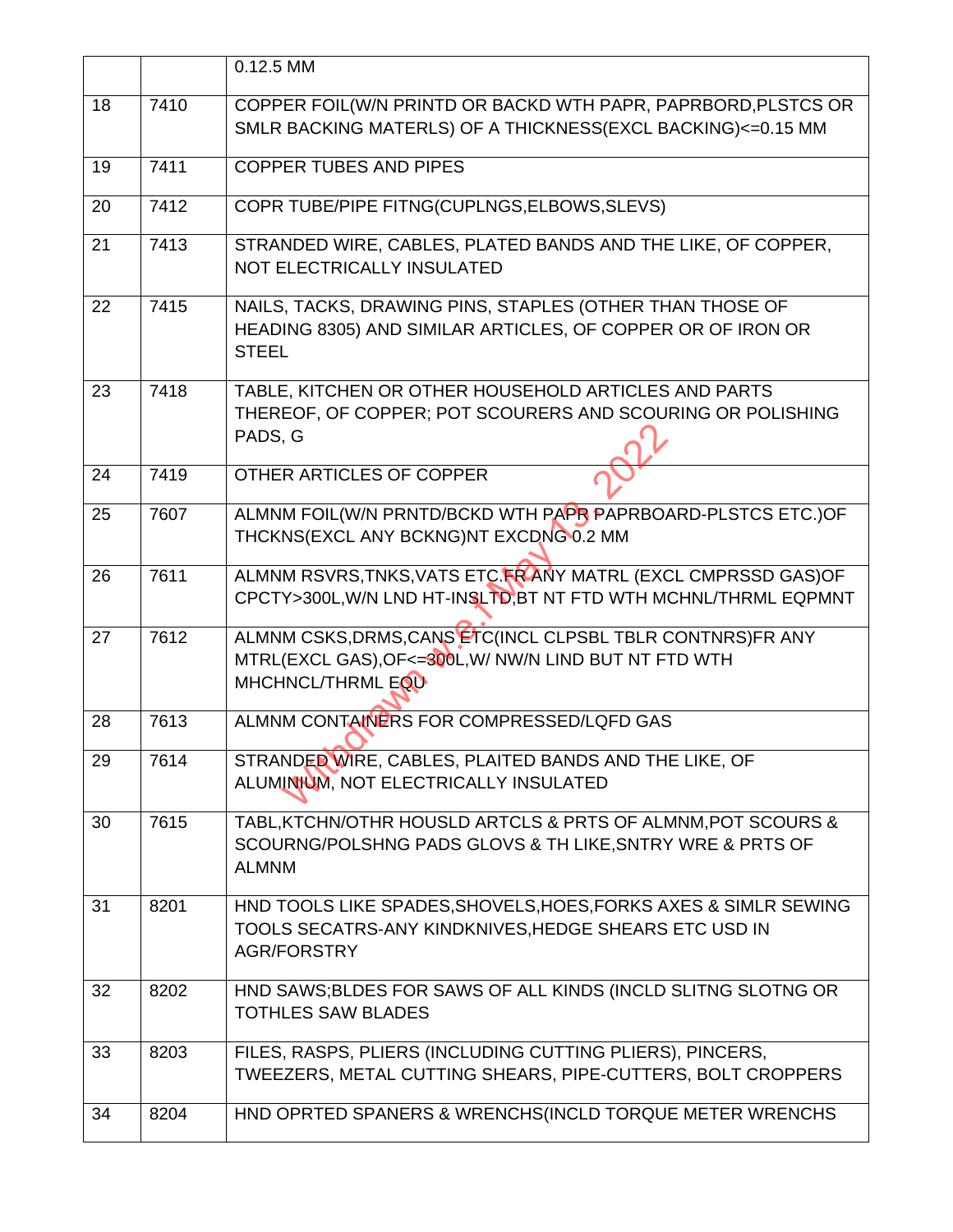|    |      | BUT NT TAP WRENCHS); INTER CHANGBLE SPANER SOCKETS WTH<br><b>HANDLE OR NOT</b>                                                              |  |  |  |
|----|------|---------------------------------------------------------------------------------------------------------------------------------------------|--|--|--|
| 35 | 8205 | HND TOOLS(INCLD GLAZIERS'DIAMONDS)N.E.S. BLOW<br>LAMPS; VICES, CLAMPS, OTHR THN ACSORS & PRTS OF MCHN<br>TLS; ANVILS; PRTBLE FORGES ETC     |  |  |  |
| 36 | 8206 | TOOLS OF TWO OR MORE OF THE HEADINGS 8202 TO 8205, PUT UP IN<br><b>SETS FOR RETAIL SALE</b>                                                 |  |  |  |
| 37 | 8207 | INTRCHANGBL TOOLS FOR HND TOOLS W/N POWR OPERATD OR FOR<br>MACHIN TOOL(E.G.FOR PRESNG STAMPING ETC.) DIES FR DRILNG/BORNG<br><b>TOOLS</b>   |  |  |  |
| 38 | 8208 | KNIVES AND CUTTING BLADES, FOR MACHINES OR FOR MECHANICAL<br><b>APPLIANCES</b>                                                              |  |  |  |
| 39 | 8209 | PLTES STIKS TIPS & LIKE FOR TLS, UNMOUNTD OF CERMETS                                                                                        |  |  |  |
| 40 | 8210 | HND-OPRETD MCHNCL APPLNCS WEIGHNG < <a>&gt;<a< a="">10KG. USED IN<br/>PRPRNG, CONDITNG, SERVNG FOOD/DRINK</a<></a>                          |  |  |  |
| 41 | 8211 | KNIVS WTH CUTNG BLADES, SERATD OR NT (INCL PRUNING KNIVES)<br>OTHER THAN KNIVES OF HDG NO.8208 & BLADES THEREFOR                            |  |  |  |
| 42 | 8212 | RAZORS AND RAZOR BLADES (INCLUDING RAZOR BLADE BLANKS IN<br>STRIPS)                                                                         |  |  |  |
| 43 | 8213 | SCISORS TAILR'S SHEARS & SIMLR SHEARS & BLADES THEREFOR                                                                                     |  |  |  |
| 44 | 8214 | OTHER ARTICLES OF CUTLERY (FOR EXAMPLE, HAIR CLIPPERS,<br>BUTCHERS OR KITCHEN CLEAVERS, CHOPPERS AND MINCING KNIVES,<br><b>PAP</b>          |  |  |  |
| 45 | 8215 | SPOONS, FORKS, LADLES, SKIMMERS, CAKE- SERVERS, FISHKNIVES,<br>BUTTER-KNIVES, SUGAR TONGS AND SIMILAR KITCHEN OR TABLEWARE                  |  |  |  |
| 46 | 8402 | STM/OTHR VAPR GNRTNG BOILRS(EXCL CNTRL HTNG HOT WATER<br>BOILRS CPBL ALSO OF PRDCNG LOW PRESSURE STEAM); SUPER-HEATD<br><b>WTR BOILRS</b>   |  |  |  |
| 47 | 8403 | CNTRL HTNG BOILRS EXCL OF HDG NO.8402                                                                                                       |  |  |  |
| 48 | 8404 | AXLRY PLNT, USD WTH BOILRS OF HDG NO.8402/8403(E.G.<br>ECNMSRS, SUPR-HTRS, SOOT-RMVR, GAS-RCVR); CNDNSR FR STM/OTHR<br><b>VPR POWR UNIT</b> |  |  |  |
| 49 | 8405 | PRDCR/WTR GAS GNRTRS, ACETLEN GAS GNRTRS & SMLR WTR PRCS<br><b>GNRTRS, W/N WTH THEIR PURIFRS</b>                                            |  |  |  |
| 50 | 8406 | STEAM TURBINES AND OTHER VAPOUR TURBINES                                                                                                    |  |  |  |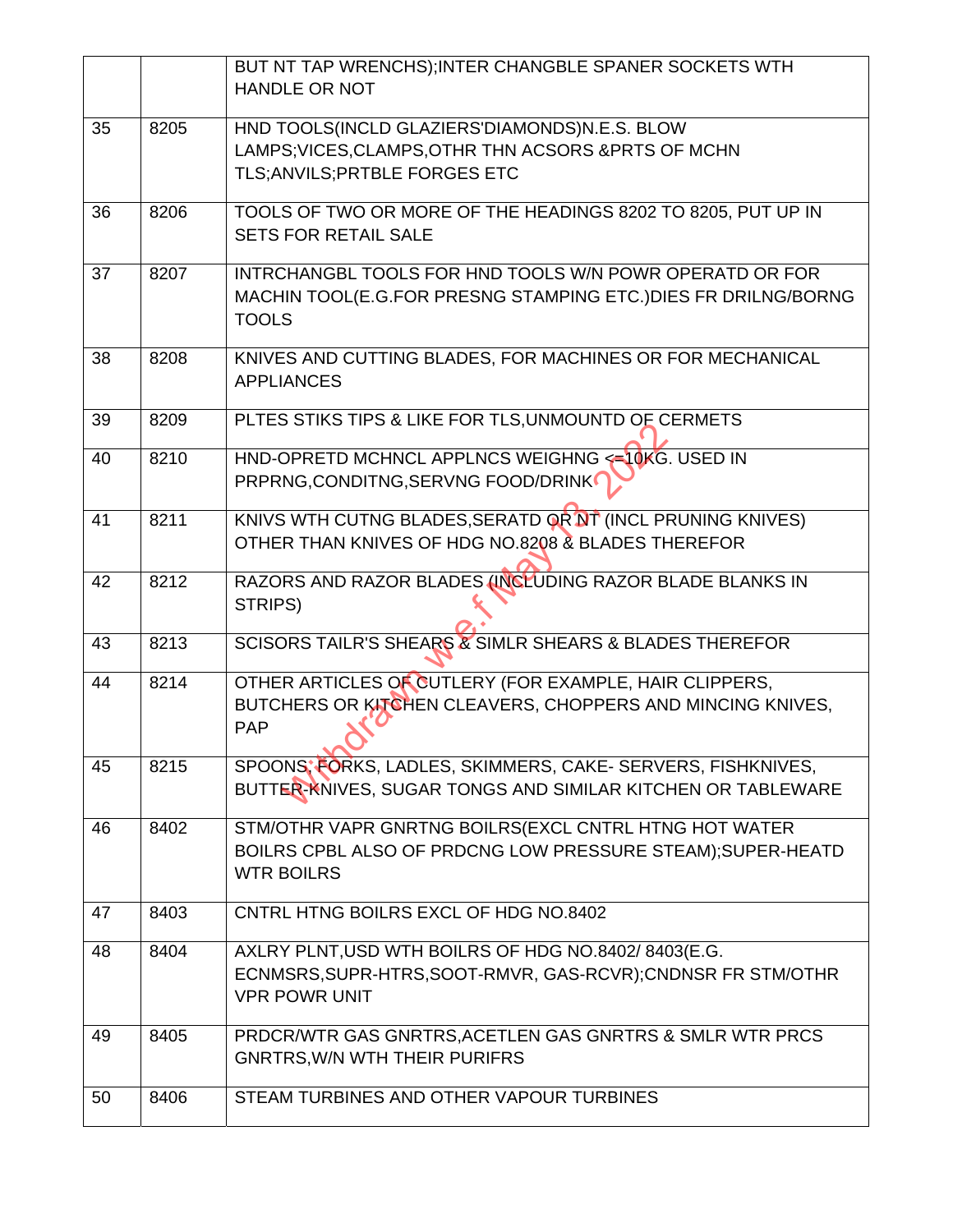| 51 | 8410 | HYDRAULIC TURBINES, WATER WHEELS, ANDREGULATORS THEREFOR                                                                                        |  |  |  |
|----|------|-------------------------------------------------------------------------------------------------------------------------------------------------|--|--|--|
| 52 | 8411 | TURBO-JETS, TURBO-PROPELLERS AND OTHER GAS TURBINES                                                                                             |  |  |  |
| 53 | 8415 | AIRCONDTNG MCHNS, CMPRSNG MOTR-DRVN FAN & ELMNTS FR CHNG<br>TMPRTR & HUMDTY, INCL THOSE MCHNS IN WHCH HUMDTY CANNT BE<br><b>SPRTLY RGLT</b>     |  |  |  |
| 54 | 8416 | FURNC BURNRS FR LIQUID FUEL, FR PULVRSD SOLID FUEL/FR<br>GAS; MCHNCL STOKRS, MCHNCL GRTS, MCHNCL ASH DISCHRGS & SMLR<br><b>APPLNCS</b>          |  |  |  |
| 55 | 8417 | INDUSTRIAL OR LABORATORY FURNACES AND OVENS, INCLUDING<br>INCINERATORS, NON- ELECTRIC                                                           |  |  |  |
| 56 | 8418 | RFRGRTRS, FRZRS & OTHR RFRGRTNG/FRZNG EQPMNT, ELCTRC/OTHR; HT<br>PUMPS EXCL AIR CONDTNG MCHNS OF HDG NO.8415                                    |  |  |  |
| 57 | 8419 | MCHNRY, PLNT/LABORATORY EQPMNT, W/N ELCTRCLYHEATD, FR<br>HEATNG, COOKNG, ETC, EXCL MCHNRY FR DOMSTC PURPS; STORG WTR<br>HEATRS, NON-ELCTRC      |  |  |  |
| 58 | 8420 | CALENDERING OR OTHER ROLLING MACHINES, OTHER THAN FOR<br>METALS OR GLASS, AND CYLINDERS THEREFOR                                                |  |  |  |
| 59 | 8421 | CENTRIFUGES, INCLUDING CENTRIFUGAL DRYERS; FILTERING OR<br>PURIFYING MACHINERY AND APPARATUS, FOR LIQUIDS OR GASES                              |  |  |  |
| 60 | 8422 | DISH WASHING MACHINES; MACHINERY FOR CLEANING OR DRYING<br>BOTTLES OR OTHER CONTAINERS; MACHINERY FOR FILLING, CLOSING                          |  |  |  |
| 61 | 8423 | WEIGHING MACHINERY (EXCLUDING BALANCES OF A SENSITIVITY OF 5<br>CENTIGRAMS OR BETTER), INCLUDING WEIGHT OPERATED COUNTING OR<br><b>CHEC</b>     |  |  |  |
| 62 | 8424 | MCHNCL APPLNCS (W/N HND-OPRTD)FR PRJCTNG, DSPRSNG<br>LQDS/PWDR;FIRE EXTNGSHR,W/N CHRGD;SPRY GUNS & LIKE;STM/SND<br><b>BLSTNG&amp;SMLR MCHNS</b> |  |  |  |
| 63 | 8425 | PULLEY TACKLE AND HOISTS OTHER THAN SKIP HOISTS;                                                                                                |  |  |  |
| 64 | 8432 | AGRCLTRL, HRTCLTRL/FRSTRY MCHNRY FR SOIL<br>PRPRTION/CLTVTN:LAWN/SPRTS-GRND RLLRS                                                               |  |  |  |
| 65 | 8433 | HRVSTNG/THRSHNG MCHNRY INCL STRAW/FODR BLRS; GRASS<br>MOWRS; MCHNS FR CLNG, SRTNG EGGS, FRUIT/OTHR SMLR PRDC EXCL<br>MCHNRY OF 8437             |  |  |  |
| 66 | 8434 | MILKING MACHINES AND DAIRY MACHINERY                                                                                                            |  |  |  |
| 67 | 8435 | PRSSES, CRSHRS & SMLR, MCHNRY USD IN MNFCTR OF WINE, CIDER, FRUIT                                                                               |  |  |  |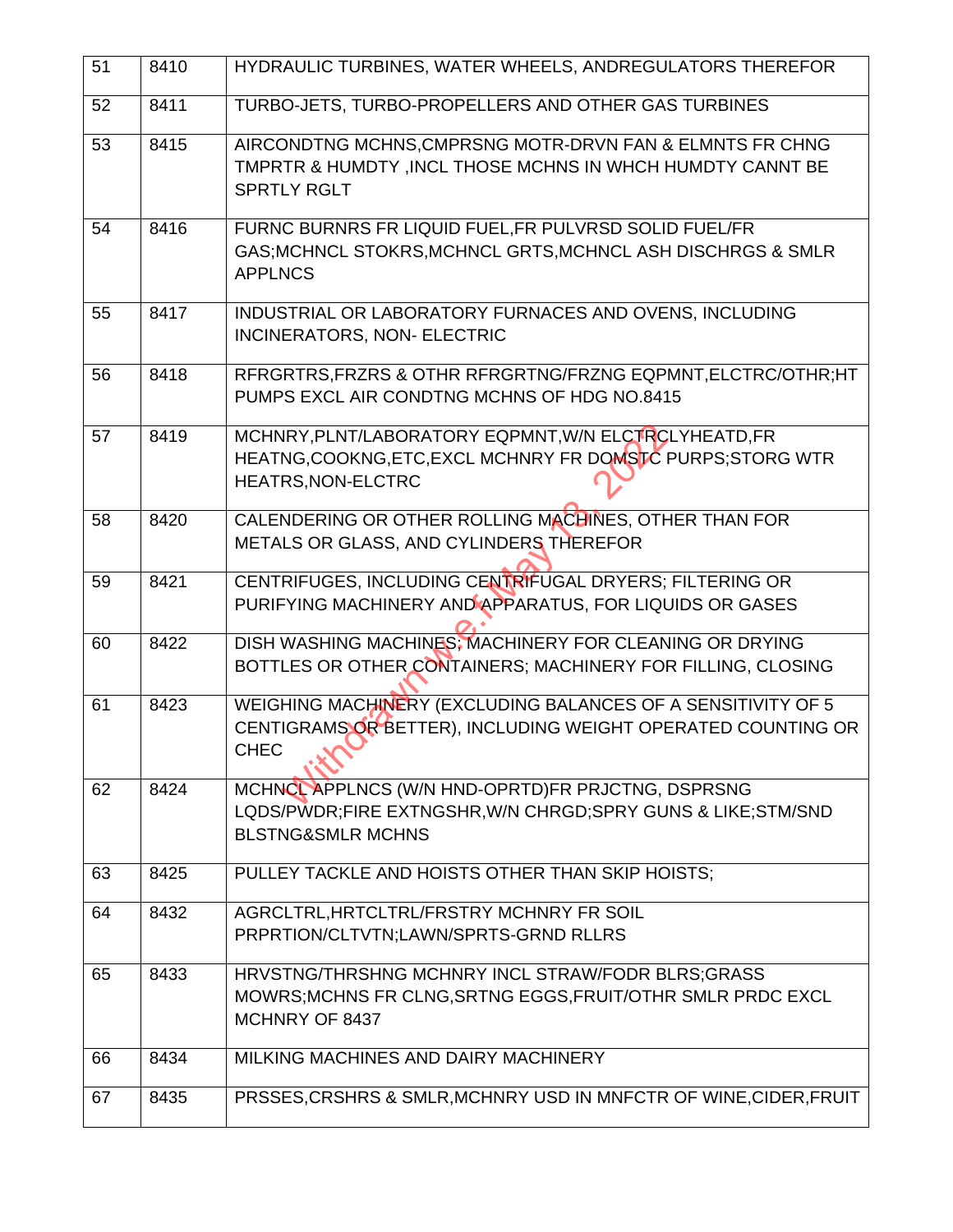|    |      | <b>JUICES/SMLR BVRGS</b>                                                                                                                            |  |  |  |
|----|------|-----------------------------------------------------------------------------------------------------------------------------------------------------|--|--|--|
| 68 | 8436 | OTHR AGRCLTRL, HRTCLTRL, POLTRY/BEE-KEEPNG MCHNRY INCL<br><b>GRMNTN PLNT FTTD WTH MCHNCL/ THRML EQPMNT; POLTRY INCUBTRS &amp;</b><br><b>BROODRS</b> |  |  |  |
| 69 | 8437 | MCHN FR CLNG, SRTNG SEED, GRAIN/LGMNS VGTBL; MCHNRY FOR MLNG<br>INDSTRY/FR WRKNG OF CRL/ DRIED LGMNS VEGTBLS.EXCL FARM-TYPE<br><b>MCHNRY</b>        |  |  |  |
| 70 | 8438 | MCHNRY, N.E.S., FR INDSTRL PRPTN/MNFCTR OF FOOD/DRNK, EXCL<br>MCHNRY FR EXTRCTN/PRPRTN OFANML/FXD VGTBL FATS/OILS                                   |  |  |  |
| 71 | 8439 | MCHNRY FR MKNG PULP OF FIBROUS CELLULOSIC MTRL/FR<br>MKNG/FNSHNG PAPER/PAPERBOARD                                                                   |  |  |  |
| 72 | 8440 | BOOK-BINDING MACHINERY, INCLUDING BOOK- SEWING MACHINES                                                                                             |  |  |  |
| 73 | 8441 | OTHER MACHINERY FOR MAKING UP PAPER PULP, PAPER OR<br>PAPERBOARD, INCLUDING CUTTING MACHINES OF ALL KINDS                                           |  |  |  |
| 74 | 8442 | MCHNRY, APPRTS & EQPMNT(EXCL OF 8456 TO 8465), FR TYPE-<br>FOUNDNG/TYPE-STTNG, FR PRPRNG PRNTNG BLKS, PLTS ETC; BLKS FR<br><b>PRNTNG</b>            |  |  |  |
| 75 | 8443 | PRINTNG MACHNRY, INCL INK-JET PRINTNG MCHNSEXCL HDNG. NO 8471;<br>MCHNS FR USES ANCILARY TO PRINTNG.                                                |  |  |  |
| 76 | 8444 | MCHNS FR EXTRUDING, DRAWING, TEXTURING OR CUTTING MAN-MADE<br><b>TEXTILE MATERIALS</b>                                                              |  |  |  |
| 77 | 8445 | MCHNS FR PRPRNG TXTL FBRS; SPNG, TWSTNG ETC MCHNRY FR PRDCNG<br>TXTL YRNS:MCHNS FR PRPRNGTXTL YRNS FR USE ON MCHNS OF<br>8446/8447                  |  |  |  |
| 78 | 8446 | <b>WEAVING MACHINES (LOOMS)</b>                                                                                                                     |  |  |  |
| 79 | 8447 | KNTNG MCHNS, STCH-BNDNG MCHNS & MCHNS FR MKNG GMPD<br>YRN, TULLE, LACE, EMBRDRY, TRMMNG, BRAID/NET & MCHNS FR TFTNG                                 |  |  |  |
| 80 | 8448 | AUXLRY MCHNRY USD WTH MCHNS OF HDG 8444, 8445, 8446/8447; PRTS &<br>ACCSSRS USD WTH THIS HDG/OF HDG 8444,8445,8446/8447                             |  |  |  |
| 81 | 8449 | MCHNRY FR MNFCTR OF FINSHNG OF FELT OR NON-WOVNS IN PIECE/IN<br>SHAPS, INCL MCHNRY FRMKNG FELT HATS, BLOCKS FR MKNG HATS                            |  |  |  |
| 82 | 8450 | HOUSEHOLD OR LAUNDRY-TYPE WASHING MACHINES, INCLUDING<br>MACHINES WHICH BOTH WASH AND DRY                                                           |  |  |  |
| 83 | 8451 | OTHER PARTS OF HOUSEHOLD LAUNDRY TYPE MCHNETC&MCHNS FR<br>APPLYNG PST TO BASE FBRC ETC; MCHNS FR                                                    |  |  |  |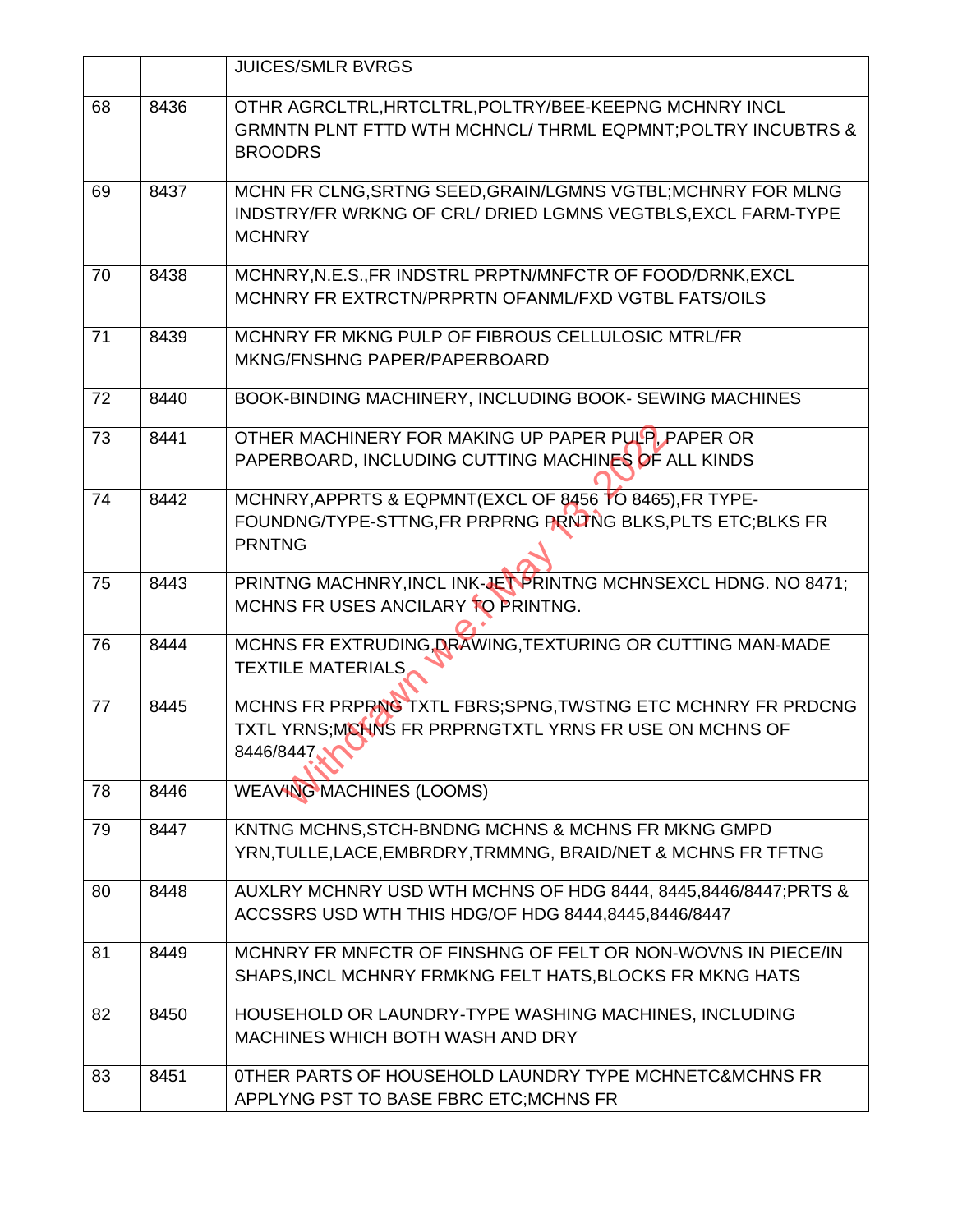|    |      | RLNG, UNRLNG, FLDNG/CTTNG TXTL FBRC                                                                                                       |  |  |  |
|----|------|-------------------------------------------------------------------------------------------------------------------------------------------|--|--|--|
| 84 | 8452 | SEWNG MCHNS, EXCL BOOK-SEWNG MCHNS OF HDG NO<br>8440; FURNTR, BASES & COVRS SPCLY DSGND FOR SEWNG<br><b>MCHNS;SEWNG MCHNS NEDLS</b>       |  |  |  |
| 85 | 8453 | MCHNRY FR PREPARING, TANG/WRKNG HIDES, SKINS/LTHR/FR<br>MKNG/REPAIRNG FOOTWEAR/OTHR ARTCLS OF HIDES, SKINS ETC EXCL<br><b>SEWNG MCHNS</b> |  |  |  |
| 86 | 8454 | CNVRTRS, LADLS, INGOT MOULDS & CASTNG MCHNS USD IN<br><b>METALLURGY/IN METAL FOUNDRIES</b>                                                |  |  |  |
| 87 | 8455 | METAL-ROLLING MILLS AND ROLLS THEREFOR                                                                                                    |  |  |  |
| 88 | 8456 | MCHN-TOLLS FR WRKNG ANY MATRL BY RMVL OF MATRL, BY LASR/OTHR<br>LIGHT/PHOTN BEAM, ULTRSONC ELCTRO-DSCHRG, ELCTRO-CHMCL, ETC               |  |  |  |
| 89 | 8457 | MACHINING CENTRES, UNIT CONSTRUCTION MACHINES (SINGLE<br>STATION) AND MULTI- STATION TRANSFER MACHINES FOR WORKING<br><b>META</b>         |  |  |  |
| 90 | 8458 | LATHES (INCLUDING TURNING CENTRES) FOR REMOVING METAL                                                                                     |  |  |  |
| 91 | 8459 | MCHN-TOOLS (INCL WAY-TYPE UNIT HEAD MCHNS)FR<br>DRLLNG, BORNG, MLLNG, THRDNG/TAPNG BY REMOVNG MTL, EXCL LATHS<br>OF HDG NO. 8458          |  |  |  |
| 92 | 8460 | MCHN-TOOLS FR DBURNGS, SHRPNG, GRNDNG, HNING POLSHNG/OTHRWS<br>FINSNG MTL ETC, CRMTS BY GRNDNG STONS, GEAR GRNDNG MCHNS OF<br>HDG NO.8    |  |  |  |
| 93 | 8461 | MCHN-TOOLS FR PLNING, SHAPNG, SLOTNG, BROCHNG GEAR<br>CUTNG/GRNDNG/FINSNG ETC WRKNG BY REMOVNG MTL, CERMETS<br>N.E.S./INCLUDED            |  |  |  |
| 94 | 8462 | MCHN-TLS FR WRKNG MTL BY FORGN, HAMMRNG/ DIE-STMPNG; FR WRKG<br>MTL BY BENDNG, FOLDNG, ETC; PRSSES FR WRKNG MTL/MTL CRBDS, NES            |  |  |  |
| 95 | 8463 | OTHER MACHINE-TOOLS FOR WORKING METAL, OR CERMETS, WITHOUT<br><b>REMOVING MATERIAL</b>                                                    |  |  |  |
| 96 | 8464 | MCHN-TOOLS FR WRKNG STONE, CERAMICS, CONCRETE, ASBESTOS-<br>CEMENT/LIKE MNRL MTRLS OR FR COLD WRKNG GLASS                                 |  |  |  |
| 97 | 8465 | MCHN-TOOLS(INCL MCHNS FR NAILNG, STAPLNG, GLUENG/OTHRWS<br>ASSEMBLNG)FR WRKNG WOOD, CORK, BONE, HARD RUBBER, HARD<br><b>PLASTICS ETC</b>  |  |  |  |
| 98 | 8466 | PRTS & ACCSSRS SUITBL FR USE WTH MCHNS OF HDG NOS8456 TO<br>8465, INCL WRK/TOOL HOLDRS, SLF-OPENG DIEHEADS, ETC; TOOL HOLDRS              |  |  |  |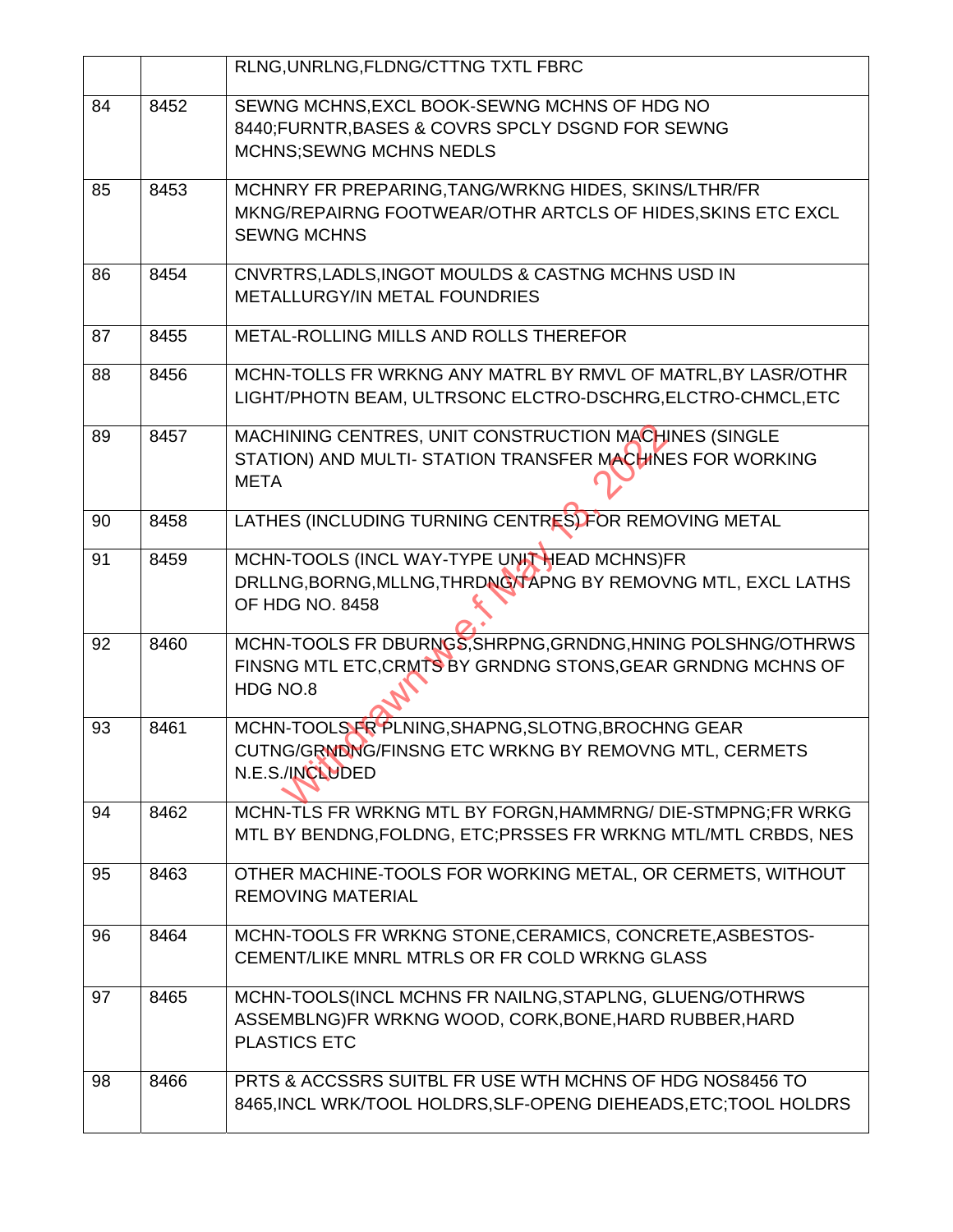| 99  | 8467                                                        | TOOLS FOR WORKING IN THE HAND, PNEUMATIC, HYDRAULIC OR WITH                                                             |  |  |  |
|-----|-------------------------------------------------------------|-------------------------------------------------------------------------------------------------------------------------|--|--|--|
|     |                                                             | SELF- CONTAINED ELECTRIC OR NON-ELECTRIC MOTOR                                                                          |  |  |  |
| 100 | 8468                                                        | MCHNRY & APPRTS FR SOLDRNG, BRAZNG/WELDNG, W/N CPBL OF                                                                  |  |  |  |
|     |                                                             | CUTNG, EXCL OF HDG NO. 8515; GAS-OPERTD SURFACE TAMPRN MCHNS                                                            |  |  |  |
|     |                                                             | & APPLNCS                                                                                                               |  |  |  |
| 101 | 8474                                                        | MCHNRY FR SORTNG, SCRENG, SEPARTNG, WASHNG, CRSHNG ETC OF                                                               |  |  |  |
|     | MNRL SUBSTNCS, IN SOLID FORM MCHNS FR SHPNG MNRL FUEL&FRMNG |                                                                                                                         |  |  |  |
|     |                                                             | <b>MLDS OF</b>                                                                                                          |  |  |  |
| 102 | 8475                                                        | MCHNS FR ASSMBLNC ELCTRC/ELCTRNC LAMPS, TUBES/VALVE/FLASH-                                                              |  |  |  |
|     |                                                             | BULBS, IN GLASS ENVELOPS, MCHNS FR MNFCTRNG/HT WRKNG                                                                    |  |  |  |
|     |                                                             | <b>GLASS/GLASSWAR</b>                                                                                                   |  |  |  |
| 103 | 8476                                                        | AUTOMTC GOODS-VENDNG MCHNS(E.G.POSTAGE                                                                                  |  |  |  |
|     |                                                             | STAMP, CIGARETTE, FOOD/BEVERAGE MCHNS), INCL MONEY CHNGNG                                                               |  |  |  |
|     |                                                             | <b>MCHNS</b>                                                                                                            |  |  |  |
| 104 | 8480                                                        | MOULDING BOXES FOR METAL FOUNDRY; MOULD BASES; MOULDING                                                                 |  |  |  |
|     | PATTERNS; MOULDS FOR METAL (OTHER THAN INGOT MOULDS), METAL |                                                                                                                         |  |  |  |
|     |                                                             | <b>CARBIDES</b>                                                                                                         |  |  |  |
| 105 | 8504                                                        | ELECTRICAL TRANSFORMERS, STATIC CONVERTERS (FOR EXAMPLE,                                                                |  |  |  |
|     |                                                             | RECTIFIERS) AND INDUCTORS                                                                                               |  |  |  |
| 106 | 8505                                                        | ELCTRO-MGNT; PRMNENT MGNTS & ARTCLS TO MAKEPRMNENT                                                                      |  |  |  |
|     |                                                             | MGNT;ELCTRO MGNTC/PRMNENT DEVICS ELCTRO MGNTC CLTCHS, BRKS                                                              |  |  |  |
|     |                                                             | & LFTNG H                                                                                                               |  |  |  |
| 107 | 8507                                                        | ELCTRC ACCUMLTRS, INCL SEPARATORS THEREFOR W/N                                                                          |  |  |  |
|     |                                                             | RECTANGULAR(INCL SQ)                                                                                                    |  |  |  |
| 108 | 8508                                                        | <b>VACUUM CLEANERS</b>                                                                                                  |  |  |  |
| 109 | 8509                                                        | ELCTRO-MECHNCL DOMESTIC APPLIANCES WTH SELF-CONTAINED                                                                   |  |  |  |
|     |                                                             | <b>ELCTRC MOTOR</b>                                                                                                     |  |  |  |
| 110 | 8510                                                        | SHAVERS, HAIR CLIPPERS AND HAIR-REMOVING APPLIANCES, WITH                                                               |  |  |  |
|     | SELF-CONTAINED ELECTRIC MOTOR                               |                                                                                                                         |  |  |  |
|     |                                                             |                                                                                                                         |  |  |  |
| 111 | 8514                                                        | INDSTRL/LABORATORY ELCTRC(INCL INDUCTN/ DIELCTRC)FURNACES<br>ETC;OTHR INDSTRL/ LABORATORY INDUCTN/DIELCTRC HTNG EQPMNTS |  |  |  |
|     |                                                             |                                                                                                                         |  |  |  |
| 112 | 8515                                                        | ELCTR(INCL ELCTACLLY HTD GAS)LASER/OTHR LIGHT/PHOTON BEAM                                                               |  |  |  |
|     |                                                             | ETC, BRZNG/SLDRNG MCHNS ETC FR HOT SPRYNG OF MTLS/CERMETS                                                               |  |  |  |
| 113 | 8516                                                        | ELCTRC WTR & IMRSN HTR ; ELCTRC SPACES & HTNG APRTS; ELCTRO                                                             |  |  |  |
|     |                                                             | THRMIC HAIR DRSSNG APRTS&HND DRYRS; SMLR ELCTRC APLNCS FR                                                               |  |  |  |
|     |                                                             | <b>DMSTC USE</b>                                                                                                        |  |  |  |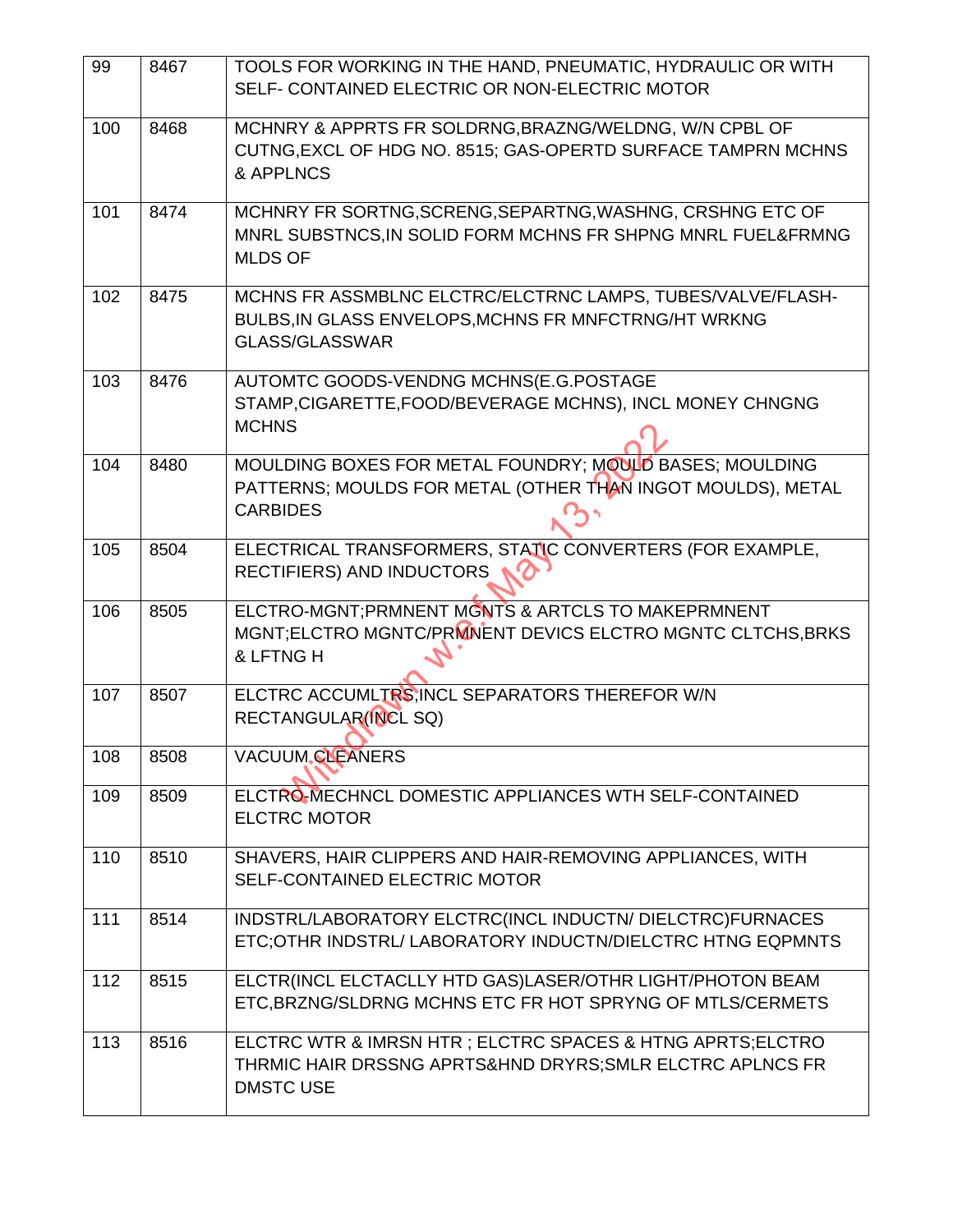| 114 | 8518 | MCROPHONES&STNDS THRFR;LOUDSPKR, W/N MNTD                    |  |  |  |
|-----|------|--------------------------------------------------------------|--|--|--|
|     |      | HEADPHONE, EARPHONE & COMBND MCROPHONE/SPKRSETS; AUDIO       |  |  |  |
|     |      | FRQNCY AMPLFYR; SND AMPLFYR SETS                             |  |  |  |
|     |      |                                                              |  |  |  |
| 115 | 8519 | TURNTABLES (RECORDDECKS)RECORD-PLAYERS CASSETTE PLAYERS      |  |  |  |
|     |      | ETC NT INCORPORATING A SOUND RECORDING DEVICE                |  |  |  |
|     |      |                                                              |  |  |  |
| 116 | 8521 | VIDEO RECORDING OR REPRODUCING APPARATUS, WHETHER OR NOT     |  |  |  |
|     |      | <b>INCORPORATING A VIDEO TUNER</b>                           |  |  |  |
| 117 | 8522 | PRTS & ACSSRS OF APPRTS OF HDGS NOS, 8519 TO 8521            |  |  |  |
|     |      |                                                              |  |  |  |
| 118 | 8525 | TRNSMISN APARATS FR RADIO, TELEPHNY ETC W/N INCRPRTNG        |  |  |  |
|     |      | RECEPTION APPRTS/SOUND RECORDING/REPRDCNG APPRTS;TV          |  |  |  |
|     |      | <b>CAMERAS ETC</b>                                           |  |  |  |
|     |      |                                                              |  |  |  |
| 119 | 8526 | RADAR APPARATUS, RADIO NAVIGATIONAL AID APPARATUS AND RADIO  |  |  |  |
|     |      | <b>REMOTE CONTROL APPARATUS</b>                              |  |  |  |
| 120 | 8527 | RECEPTION APPARATUS FOR RADIO-BROADCASTING WHETHER OR NOT    |  |  |  |
|     |      | COMBINED, IN THE SAME HOUSING, WITH SOUND RECORDING OR       |  |  |  |
|     |      | <b>REPRODUCI</b>                                             |  |  |  |
|     |      |                                                              |  |  |  |
| 121 | 8528 | RECEPTION APARATUS, WH/NOT INCORPRTNG RADIOBRODCST           |  |  |  |
|     |      | RECIVRS/SOUND/VIDEO RCORDNG/ REPRODUCING APARATUS, VIDEO     |  |  |  |
|     |      | <b>MONITORS ETC</b>                                          |  |  |  |
|     |      |                                                              |  |  |  |
| 122 | 8529 | PRTS SUITBL FR USE SOLELY PRNCPLLY WTH APPRTS OF HDGS NOS    |  |  |  |
|     |      | 8525 TO 8528                                                 |  |  |  |
| 123 | 8531 | ELCTRC SOUND/VISUAL SIGNLLNG APPRTS(E.G. BELLS SIRENS        |  |  |  |
|     |      | ETC.) OTHR THN THOSE OF HDG NO.8512/8530                     |  |  |  |
|     |      |                                                              |  |  |  |
| 124 | 8532 | ELCTRCL CARACITORS FIXD, VARIABLE/ ADJUSTABLE(PRE-SET)       |  |  |  |
|     |      |                                                              |  |  |  |
| 125 | 8533 | ELCTROL RESISTORS (INCL RHEOSTATS & POTENTIOMETERS) OTHR THN |  |  |  |
|     |      | <b>HTNG RESISTORS</b>                                        |  |  |  |
|     |      |                                                              |  |  |  |
| 126 | 8535 | ELCTRCL APPRTS FR SWTCHNG/PROTCTNG ELCTRCLCIRCUITS ETC.(E.G. |  |  |  |
|     |      | SWTCHS, FUSES, LIGHTNING ARRESTERS ETC) FR A VLTG EXCDG 1000 |  |  |  |
|     |      | <b>VOLTS</b>                                                 |  |  |  |
| 127 | 8536 | ELCTRCLS APPRTS FR SWTCHNG/PRTCTNG ELCTRCLCIRCUITS           |  |  |  |
|     |      | ETC.(E.G.SWTCHS RELAYS ETC.) FOR A VOLTAGE NOT EXCDG 1000    |  |  |  |
|     |      | <b>VOLTS</b>                                                 |  |  |  |
|     |      |                                                              |  |  |  |
| 128 | 8537 | BORDS PANLS ETC EQUIPD WTH TWO OR MORE APPRTS OF HDG         |  |  |  |
|     |      | 8535/8536, INCL THOSE INCORPRTNG INSTRMNTS/APPRTS OF CH 90   |  |  |  |
|     |      |                                                              |  |  |  |
| 129 | 8538 | PRTS SUITBL FR USE SOLELY/PRINCIPALLY WTH THE APPRTS OF HDG  |  |  |  |
|     |      | NO.8535,8536/8537                                            |  |  |  |
|     |      |                                                              |  |  |  |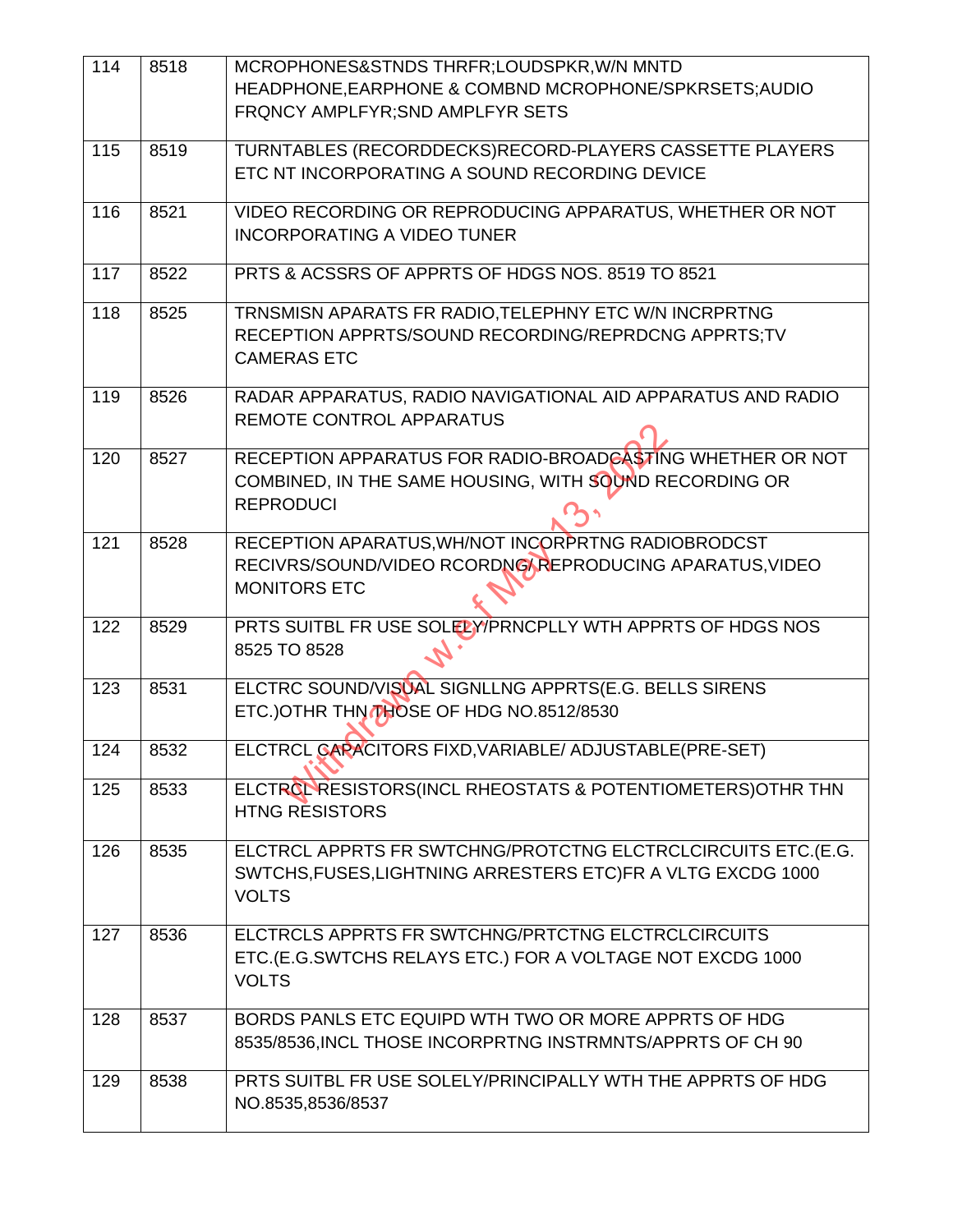| 130 | 8539 | ELECTRIC FILAMENT OR DISCHARGE LAMPS, INCLUDING SEALED BEAM  |  |
|-----|------|--------------------------------------------------------------|--|
|     |      | LAMP UNITS AND ULTRA-VIOLET OR INFRA-RED LAMPS; ARC-LAMPS    |  |
|     |      |                                                              |  |
| 131 | 8540 | THERMIONIC COLD CATHODE/PHOTO-CATHODE VALVES &               |  |
|     |      | TUBES(E.G.VACUUM/VAPOUR/GAS FILLED VALVES TUBES ETC.)        |  |
|     |      |                                                              |  |
| 132 | 8541 | DIODES, TRANSISTORS AND SIMILAR SEMICONDUCTOR DEVICES;       |  |
|     |      | PHOTOSENSITIVE SEMICONDUCTOR DEVICES, INCLUDING PHOTOVOLT    |  |
|     |      |                                                              |  |
| 133 | 8542 | ELCTRNC INTEGRTD CIRCUITS & MICRO-ASSMBLS                    |  |
|     |      |                                                              |  |
| 134 | 8543 | ELCTRCL MCHNS & APPRTS, HVNG INDIVIDUAL FNCTNS N.E.S.IN THIS |  |
|     |      | <b>CHAPTER</b>                                               |  |
|     |      |                                                              |  |

Withdrawn w.e.f May 13, 2022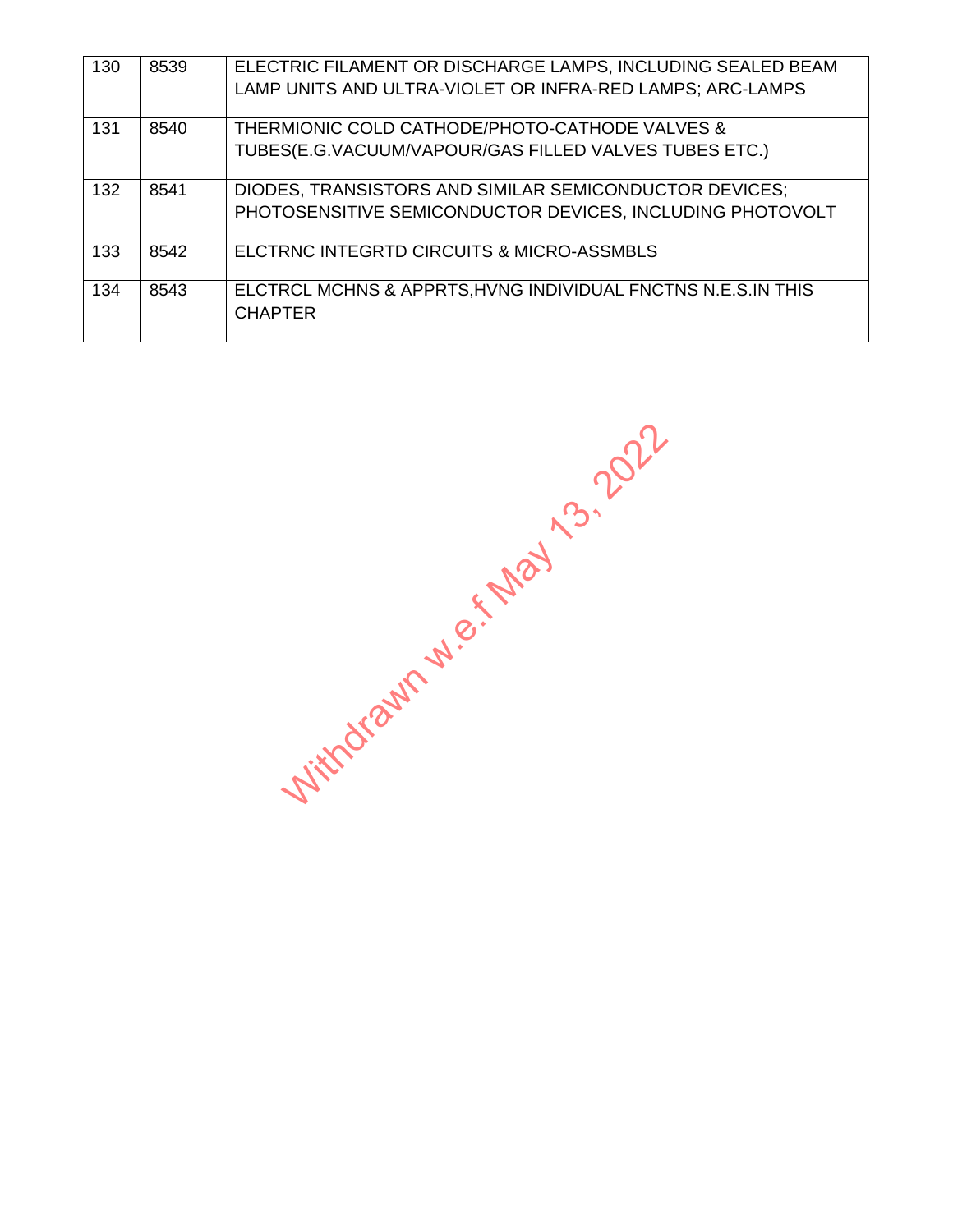## **Definition of SME**

Enterprises engaged in the manufacture or production, processing or preservation of goods as specified below:

i) A micro enterprise is an enterprise where investment in plant and machinery (original cost excluding land and building and the items specified by the Ministry of Small Scale Industries vide its notification No. S.O.1722(E) dated October 5, 2006 does not exceed Rs.25 lakh;

ii) A small enterprise is an enterprise where the investment in plant and machinery (original cost excluding land and building and the items specified by the Ministry of Small Scale Industries vide its notification No. S.O.1722(E) dated October 5, 2006) is more than Rs.25 lakh but does not exceed Rs.5 crore; and

iii) A medium enterprise is an enterprise where the investment in plant and machinery (original cost excluding land and building and the items specified by the Ministry of Small Scale Industries vide its notification No. S.O.1722(E) dated October 5, 2006) is more than Rs.5 crore but does not exceed Rs.10 crore. se is an enterprise where the investment is<br>and building and the items specified by<br>fication No. S.O.1722(E) dated October 5,<br>s.10 crore.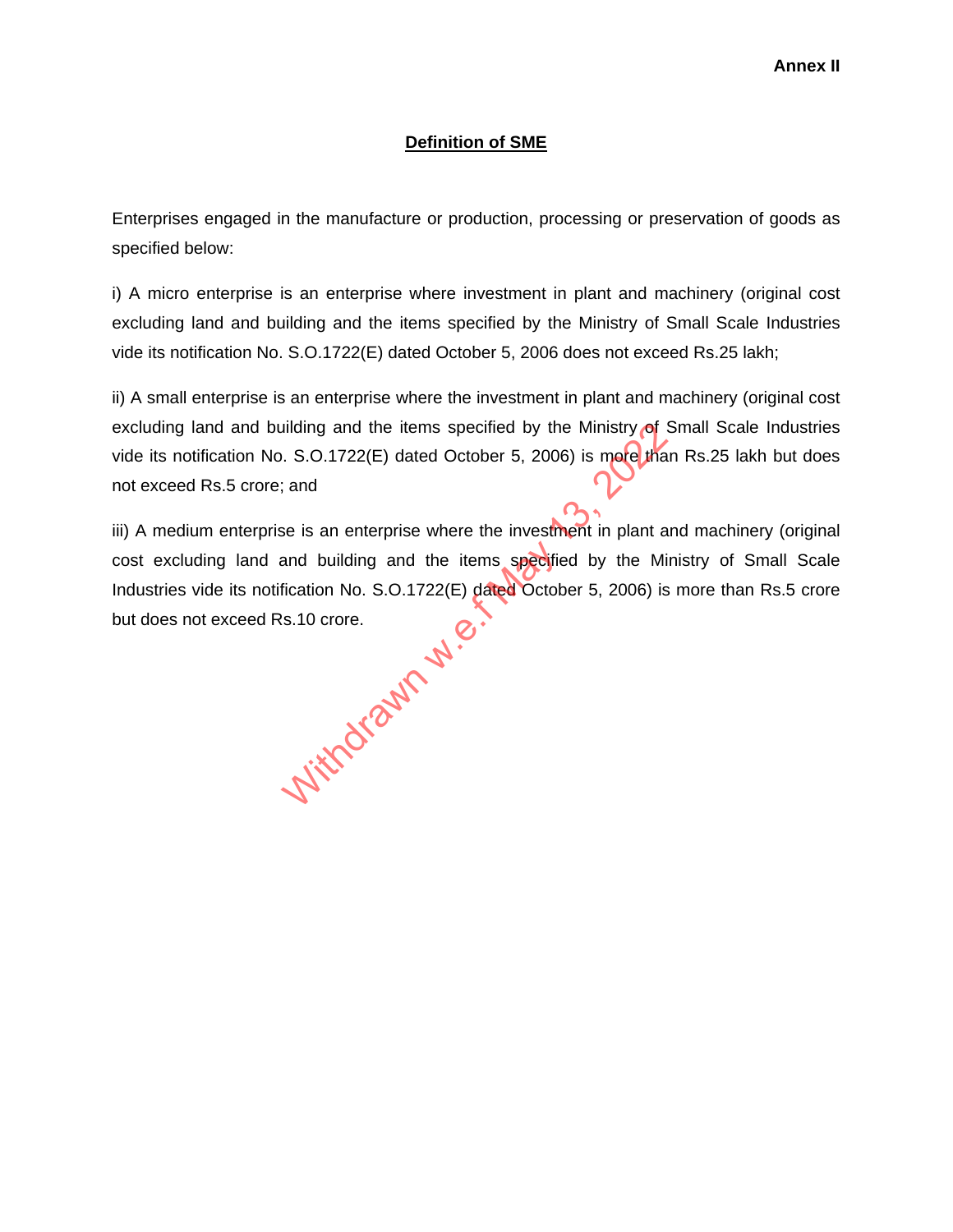#### **Rupee Export Credit for the period from January 1, 2013 to March 31, 2014**  Claim for the quarter ended...............

| Category of Exporters                                                                          | <b>Total Rupee</b><br>export credit<br>granted | Amount of<br>subvention claimed<br>(rounded off to the<br>nearest rupee) |
|------------------------------------------------------------------------------------------------|------------------------------------------------|--------------------------------------------------------------------------|
| 1. Handicrafts                                                                                 |                                                |                                                                          |
| 2. Carpet                                                                                      |                                                |                                                                          |
| 3. Handlooms                                                                                   |                                                |                                                                          |
| 4. Small and Medium Enterprises (SMEs)*                                                        |                                                |                                                                          |
| 5. Readymade Garments                                                                          |                                                |                                                                          |
| 6. Processed Agriculture Products                                                              |                                                |                                                                          |
| 7. Sports Goods                                                                                |                                                |                                                                          |
| 8. Toys                                                                                        |                                                |                                                                          |
| 9. 134 Tariff lines on Engineering Goods as<br>enclosed to their letter                        |                                                |                                                                          |
| Total<br>*As defined in the Annex II.                                                          |                                                |                                                                          |
|                                                                                                |                                                |                                                                          |
| We certify having charged interest rates on the above loans at or above Base Rate by way of    |                                                |                                                                          |
| Rupee export credit to the eligible exporters as stated in the RBI circular No.DBOD.Dir.(Exp). |                                                |                                                                          |

We certify having charged interest rates on the above loans at or above Base Rate by way of Rupee export credit to the eligible exporters as stated in the RBI circular No.DBOD.Dir.(Exp). BC.No.70 /04.02.001/2012-13 dated January 14, 2013 during the period ............ to ...............

Dated : \_\_\_\_\_\_\_\_\_\_\_\_\_\_\_\_\_

(Name and stamp of Authorised Signatory)